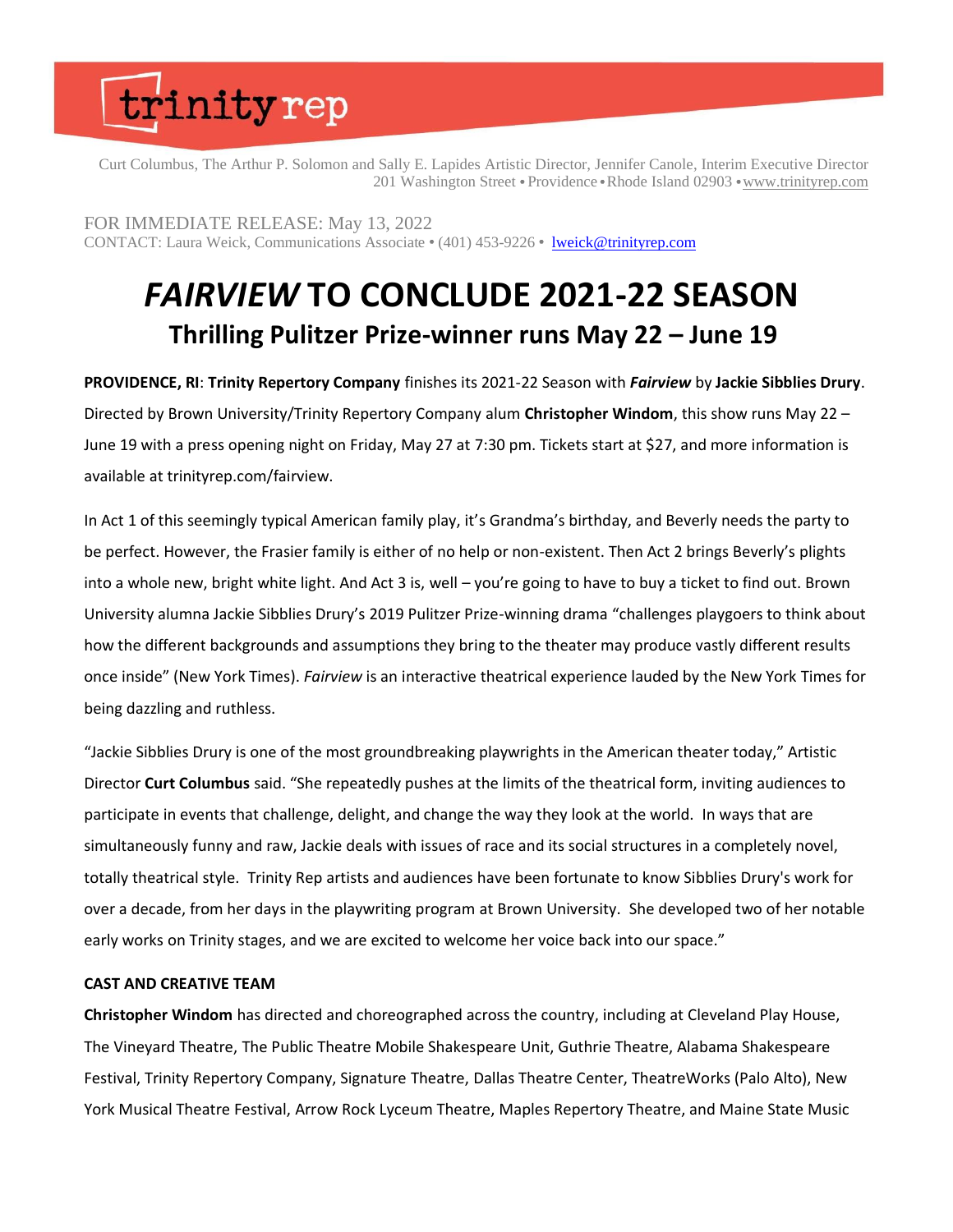Theatre. He choreographed the MGM feature film *Respect,* starring Jennifer Hudson as Aretha Franklin, as well as the first live production of the animated film *Frozen* for Disney Resort in Disneyland. He served as associate director for the national tour of *Joseph and the Amazing Technicolor Dreamcoat* and the Drama League Fellow assistant director for the Broadway production of *Pippin*. As a performer, Christopher has appeared on Broadway, in national tours, and at regional theaters including The Paper Mill Playhouse, Goodspeed Opera House, Stages St. Louis, and The St. Louis Rep. Christopher received a BFA in Musical Theater from Webster University and an MFA in Directing from Brown University/Trinity Rep.

"*Fairview* challenges our expectations of how race is portrayed and viewed in the context of theater performance," Christopher said. "Like most great plays, this one asks the audience to see themselves and put themselves in the situation, to examine their instincts and expectations and ways of interacting. It's a play that will resonate differently depending on each particular audience member. Some will find healing and catharsis, and some will find a doorway to a conversation they didn't know they could have."

Christopher will work alongside **Lex Liang** (set design), **Kenisha Kelly** (costume design), **Jason Lynch** (lighting design), and **Peter Sasha Hurowitz** (sound design).

The production's cast features resident company members **Mia Ellis** and **Joe Wilson, Jr,** along with guest artist **Jackie Davis** and Brown/Trinity Rep MFA student **Aizhaneya Carter**.

#### **ABOUT THE PLAYWRIGHT**

**Jackie Sibblies Drury** is an award-winning playwright whose works include *Fairview* (2019 Pulitzer Prize), *Marys Seacole* (Obie Award), *Really*, and *We Are Proud to Present a Presentation About the Herero of Nambia, Formerly Known as Southwest African, From the German Sudwestafrika, Between the Years 1884-191*5. A graduate of Brown University's MFA Program in Playwriting, her play *Social Creatures* held its world premiere at Trinity Rep in 2013.

Drury has developed her work at Sundance, the Bellagio Center, The Ground Floor at Berkeley Rep, the Soho Rep. Writer/Director LAB, New York Theatre Workshop, the Bushwick Starr, The Lark, and The MacDowell Colony, among others. She has received the Susan Smith Blackburn Prize, a Jerome Fellowship at The Lark, a United States Artists Fellowship, a Helen Merrill Playwriting Award, and a Windham–Campbell Literary Prize in Drama.

#### **HEALTH AND SAFETY**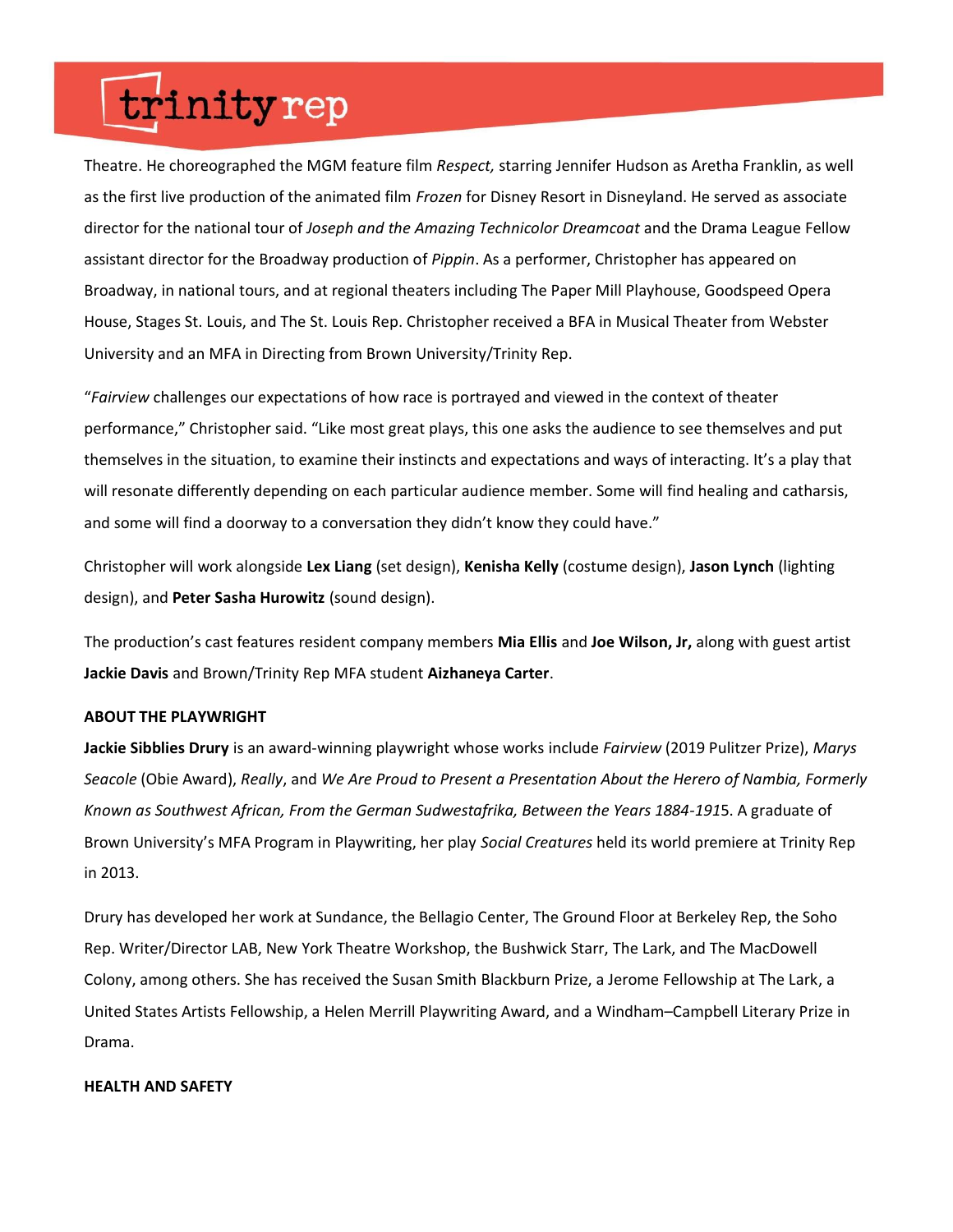Trinity Rep requires all attendees to provide proof of full vaccination against COVID-19 (at least 14 days have passed since the final dose), or proof of a negative COVID-19 PCR test taken in the prior 72-hours, or proof of a negative COVID-19 antigen test taken in the prior 6-hours. All patrons regardless of vaccination status must wear masks over their nose and mouth at all times while inside the venue. Details of Trinity Rep's current health and safety protocol can be found at trinityrep.com/health.

### **SPECIAL EVENTS**

Continuing Trinity Rep's tradition of offering affordable tickets for all, the theater will have discounted previews of *Fairview*. The newly-added Sunday, May 22 performance at 7:30 pm is a Pay What You Wish performance. Pay What You Wish tickets go on sale on the day of the performance at 2:00 pm in-person or on the phone, and are limited to one per person. Other special performances for this production include Open Captioned performances of the show on June 15, 18, and 19 at 2:00 pm and June 15, 16, 17, and 18 at 7:30 pm. The Sensory-Friendly performance of *Fairview* is on Wednesday, June 8 at 7:30 pm.

The Media Sponsor for this production is **Rhode Island PBS**. Trinity Rep's 2021-22 Season is sponsored in part by the **Ocean State Job Lot Charitable Foundation** and the **Rhode Island State Council on The Arts (RISCA)**. **110 Grill** is Trinity Rep's Opening Night Sponsor, and **Southwest Airlines** is the Official Airline of Trinity Rep.

### **TRINITY REPERTORY COMPANY**

Rhode Island's Tony Award-winning theater, Trinity Rep has created unparalleled professional theater for and with its community since its founding in 1963. Trinity Rep strives to facilitate human connection and has been a driving force behind the creativity that fuels and defines the region for more than 50 years.

Trinity Rep is committed to reinventing the public square and inspiring dialogue by creating emotionallystimulating live productions that range from classical to contemporary and innovative education programs for all ages and abilities. Its annual production of *A Christmas Carol* has brought families together for more than four decades and made memories for over a million audience members. **For more information, visit Trinity Rep's website at www.TrinityRep.com.**